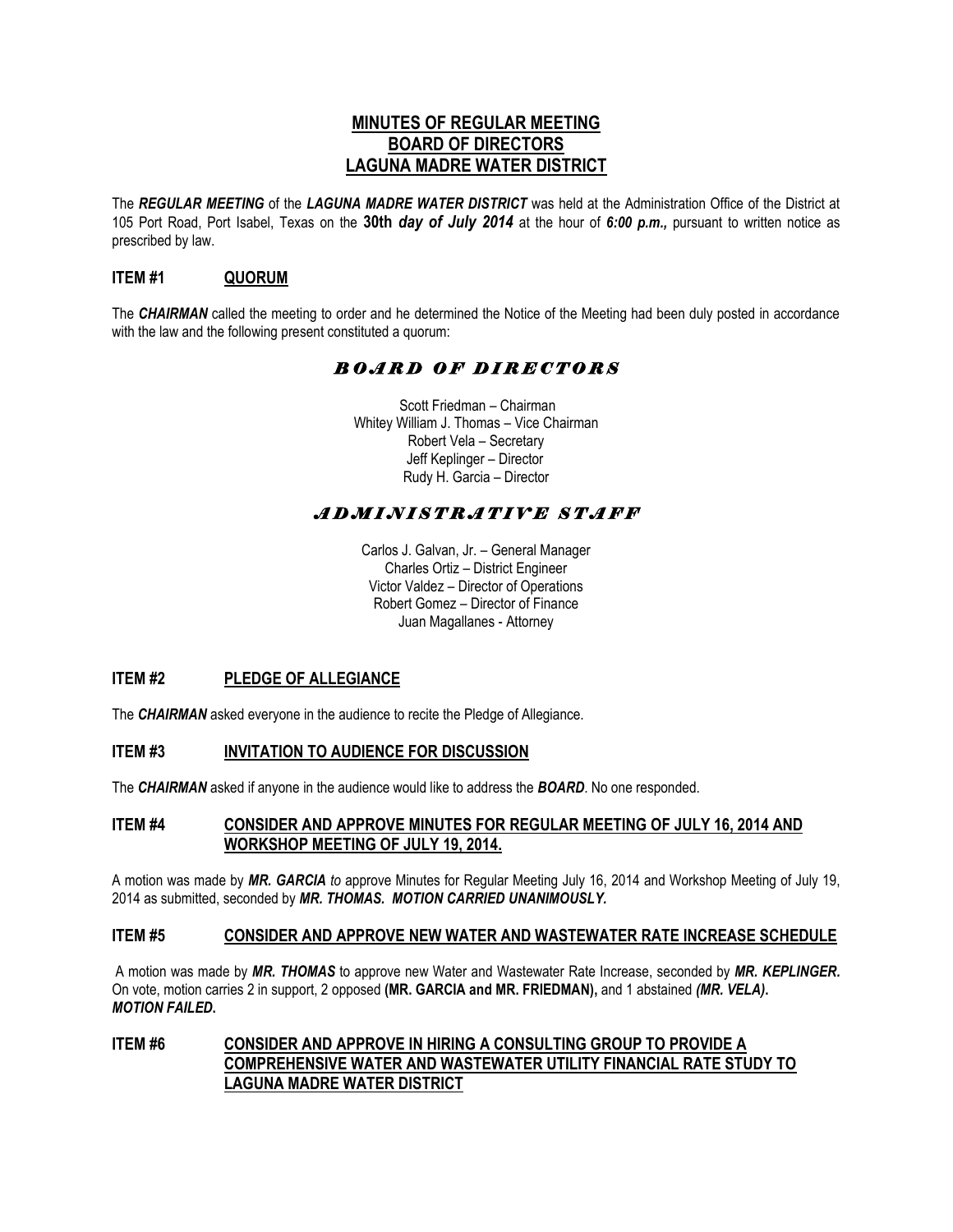A motion was made by *MR. GARCIA* to approve hiring Economists.com to provide a Comprehensive Water and Wastewater Utility Financial Rate Study to Laguna Madre Water District, seconded by *MR. VELA.* On vote, motion carried 3 in support, 2 opposed (*MR. KEPLINGER* and *MR. THOMAS)*. *MOTION CARRIED.*

## **ITEM #7 CONSIDER AND AWARD BID FOR TELEPHONE AUTO DIALER SYSTEM FOR WASTEWATER LIFT STATIONS**

A motion was made by *MR. KEPLINGER to* approve bid award to Antx, Inc. for telephone auto dialer system for Wastewater Lift Stations, for a total amount of \$10,170.00, seconded by *MR. THOMAS*. *MOTION CARRIED UNANIMOUSLY.*

#### **ITEM #8 CONSIDER AND AWARD FLOOR COATING FOR WATER PLANT NO. 2 MICROFILTRATION BUILDING**

A motion was made by **MR**. **THOMAS** to approve Fastco Sandblasting & Painting Co. for floor coating for Water Plant No. 2 Microfiltration Building, seconded by **MR. GARCIA.** *MOTION CARRIED UNANIMOUSLY.*

## **ITEM #9 CONSIDER AND REMOVE FROM THE TABLE THE FOLLOWING ITEM TABLED ON THE BOARD MEETING OF JUNE 25, 2014**

#### **CONSIDER AND APPROVE RENEWING ORBIT BROAD BAND IT CONTRACT**

A motion was made by *MR. GARCIA* to remove item from the table for discussion, seconded by *MR. VELA. MOTION CARRIED UNANIMOUSLY.*

#### **ITEM #10 CONSIDER AND APPROVE RENEWING ORBIT BROAD BAND IT CONTRACT**

A motion was made by *MR. KEPLINGER* to approve renewing Orbit Broad Band IT Contract, seconded by *MR. VELA*. *MOTION CARRIED UNANIMOUSLY.*

#### **ITEM #11 CONSIDER AND APPROVE INVESTMENT REPORT FOR THE QUARTER ENDING JUNE 30, 2014**

A motion was made by *MR. THOMAS* to approve Investment Report for the Quarter ending June 30, 2014, seconded by *MR.VELA*. *MOTION CARRIED UNANIMOUSLY.*

### **ITEM #12 CONSIDER AND APPROVE FINANCIAL REPORT AS OF JUNE 30, 2014**

A motion was made by *MR. THOMAS* to approve Financial Report as of June 30, 2014, seconded by *MR. KEPLINGER*. *MOTION CARRIED UNANIMOUSLY.*

#### **ITEM # 13 CONSIDER AND APPROVE DISBURSEMENTS**

A motion was made by *MR. THOMAS to* approve Disbursements as submitted, seconded by *MR. GARCIA. MOTION CARRIED UNANIMOUSLY.*

#### **ITEM #14 GENERAL MANAGER'S REPORT**

#### • **TANK PRO INC.**

• **VEHICLE USAGE**

*MR. GALVAN* briefly reported on Tank Pro Inc.; and Vehicle usage.